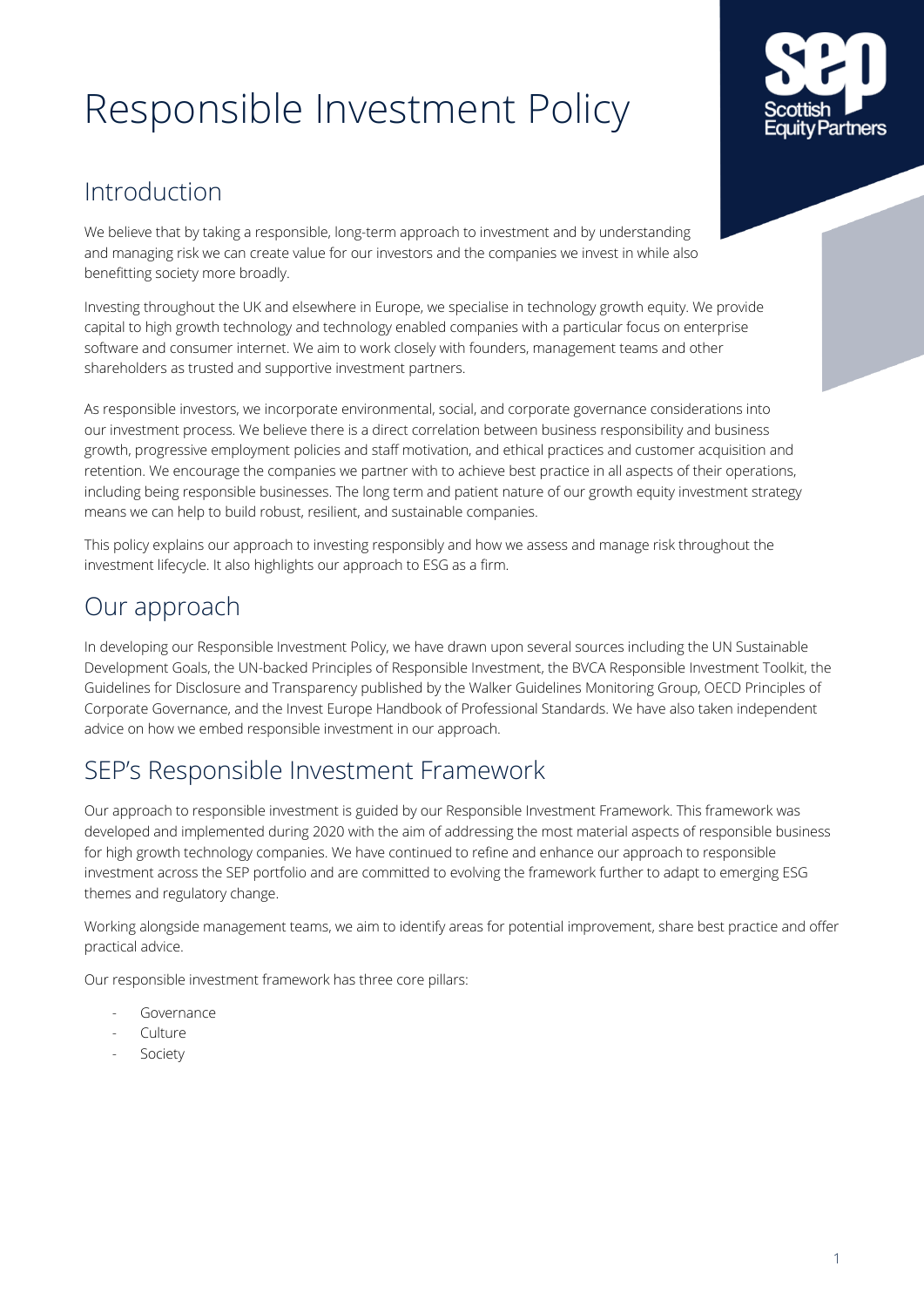### Governance

Our portfolio includes companies at different stages of development, operating in various locations around the world. A fundamental part of our value proposition is helping companies put in place the right governance structures to enable them to scale successfully. These include:

Effective board: An experienced and diverse board with independent representation and effective reporting structures

Risk management: Effective controls to manage and mitigate risks

Legal & compliance: Compliance with all relevant laws and regulations including antibribery, anti-money laundering, anticompetitive behaviour, and supply chain issues

Data security & privacy: GDPR and cybersecurity measures to protect sensitive information



## Culture

Encouraging the companies we invest in to promote a rewarding and inclusive culture is key. We believe that progressive employment practices lead to a motivated and engaged workforce. It is therefore important that the companies we invest in strive to develop certain attributes:

Growth: Creation of a safe, healthy, and diverse place to work, allowing employees to grow and develop

Talent: Attraction and retention of high-quality talent by being a great place to work

Alignment: Employee engagement in company mission, values, and culture. Staff motivation and incentivisation through broad share ownership and reward schemes

Innovation: Product-led differentiation solving high impact or complex customer issues

#### Society

We encourage the companies we invest in to be purpose-led and to have a positive external impact. This includes acting with integrity and committing to fostering positive relationships with key stakeholders and the communities in which they operate. We consider this societal impact by looking at:

Responsible business practises: Conducting business in an ethical and responsible manner

Climate impact awareness: Limiting potential environmental impact through careful management of energy and supply chain

Active community engagement: Contributing to society and having a positive impact on our communities, including industry initiatives, charities, mentoring and apprenticeships

Open communication: Transparent communication and engagement with all stakeholders

We consider these pillars throughout the investment lifecycle of our portfolio companies. This includes investment appraisal, during due diligence, ongoing portfolio management and at exit.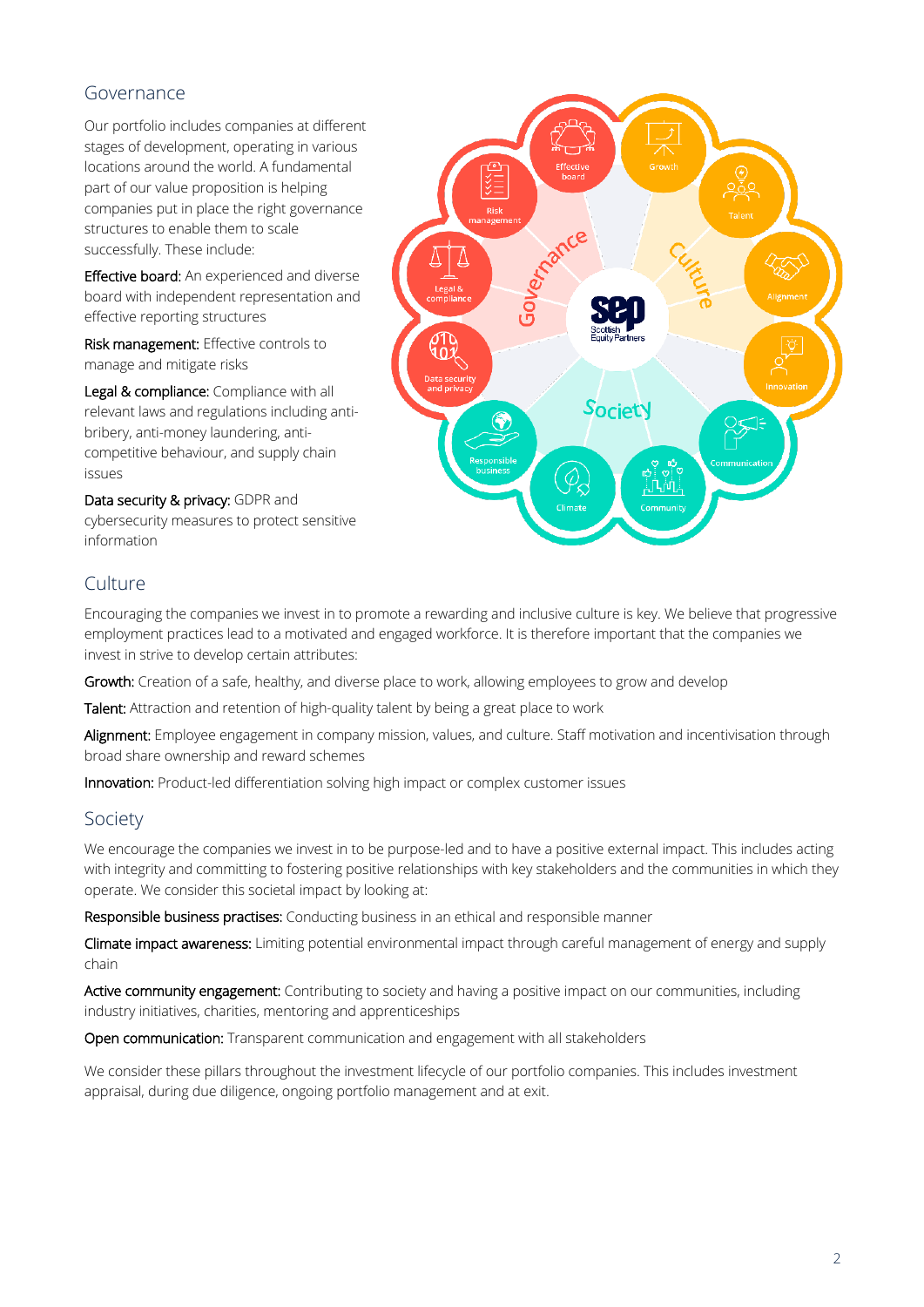#### Pre-investment

We screen all potential new investments against our exclusion list which outlines the businesses, sectors, and products we will not invest in.

As part of our due diligence prior to making an investment, we assess businesses against our responsible investment framework, identifying key opportunities and any potential concerns. The results of this due diligence are included in our investment material and discussed with the Investment Committee and Investment Advisory Board. We will highlight any material concerns and engage with management to assess whether these concerns can be addressed post-investment.

If any actual or potential conflict of interest arises in relation to a new investment, we seek to manage that conflict fairly, taking into account our regulatory obligations under the AIFM Rules and the FCA's Handbook of Rules and Guidance, the respective interests of the parties involved and, where appropriate the views of the relevant fund Supervisory Committee.

#### Exclusion list

SEP will not invest in any business whose activities involve:

- The direct sale, supply, manufacture or distribution of armaments or weapons of any kind
- Gambling or related products
- Research or development of applications or solutions that are intended to enable the illegal entry into electronic data networks or the illegal downloading of electronic data
- The production of tobacco, distilled alcoholic beverages or related products
- The generation of nuclear power
- Pornography
- The undertaking of human cloning or genetic modification of organisms in breach of applicable legislation

#### Investment and value creation

We work closely with management teams in the companies we invest in to ensure they are addressing the opportunities and risks to support value creation.

Following initial investment, we use the information gathered during due diligence to assess the company's practise across the pillars. We then use this information to support the business in developing and implementing a value creation plan. Throughout the course of our investment, we record and monitor portfolio company performance against our responsible investment framework and regularly assess performance against agreed objectives.

We are committed to sharing best practice across the portfolio and engage closely with management teams, providing advice and support.

#### Realisation

We aim to have a positive influence on our portfolio companies, promoting sustainable practices that will enable them to continue to prosper and operate in a responsible manner beyond the period of our engagement. Given the stage of our investment, our companies still have a long journey of growth ahead of them. As such, we look to exit responsibly, ensuring the acquirers of our companies are aligned with their long-term growth aspirations.

## What being responsible means for us

As well as taking a responsible approach to investment, we also look to apply our responsible investment framework to our own operations, ensuring we are a responsible business and employer in our own right.

We conduct business ethically and responsibly and, as such, all employees are required to read, understand, and adhere to the SEP compliance manual as well as our strict policies prohibiting bribery and corruption.

We aim to foster a rewarding, diverse and inclusive workplace and provide all employees with competitive remuneration and training and development opportunities. We have an equal opportunities policy and a firm culture which recognises